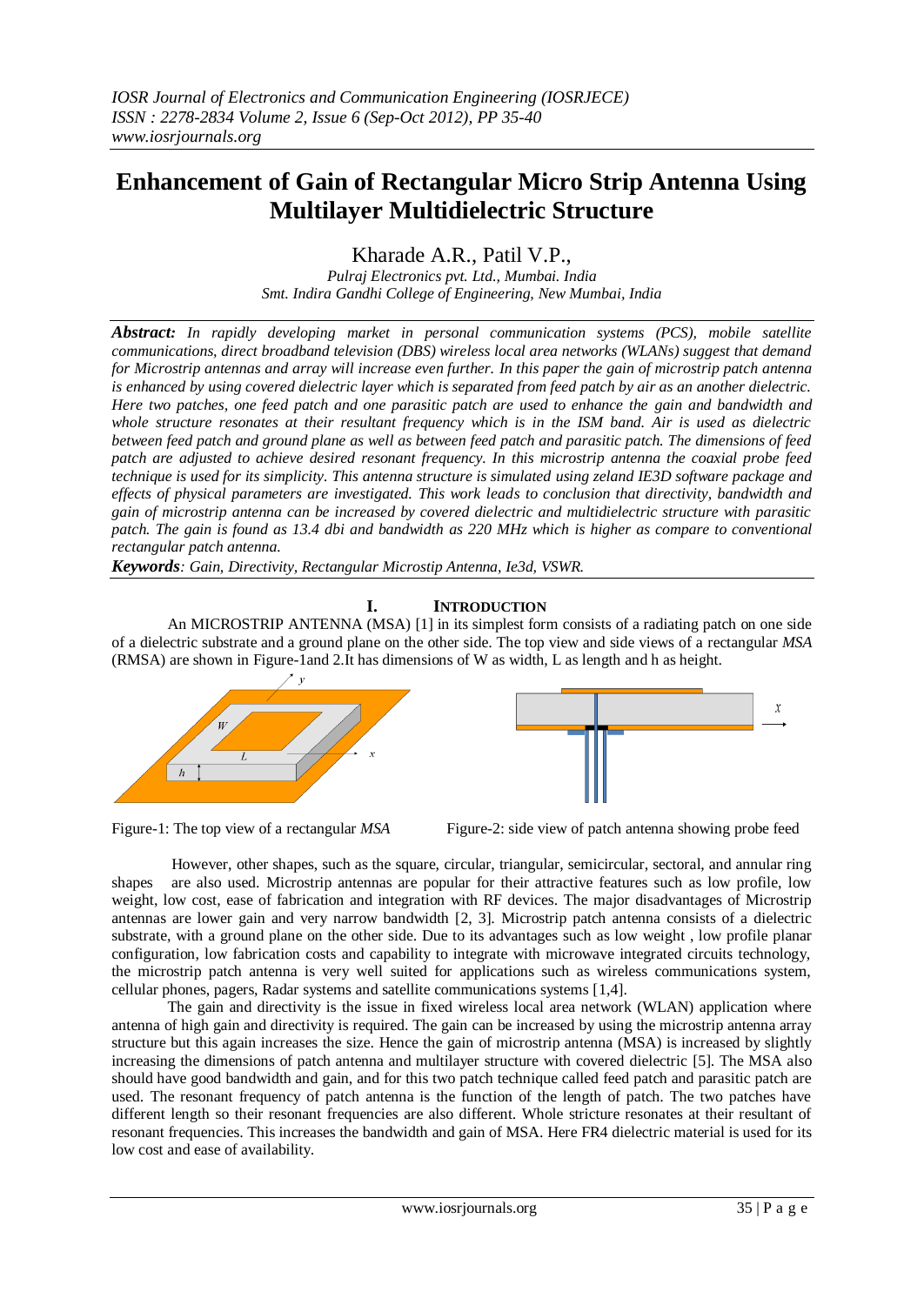The paper is organized as follows: section 2 presents the brief literature survey about microstrip antenna and gain enhancement techniques. The structure and dimensions of the proposed antenna is presented in section 3 followed by the result and analysis of the simulated antenna in section 4. Finally, section 5 provides the conclusion. Results are based on an antenna simulation software package IE3D.

#### **II. Previous Related Work**

Microstrip patch antennas have several well-known advantages, such as low profile, low cost, light weight, ease of fabrication and conformity [21, 24]. However, the microstrip antenna inherently has a low gain and a narrow bandwidth. To overcome its inherent limitation of narrow impedance bandwidth and low gain, many techniques have been suggested e.g., for probe fed stacked antenna, microstrip patch antennas on electrically thick substrate, slotted patch antenna and stacked shorted patches have been proposed and investigated [22].

The microstrip antenna concept dates back about 26 years to work in the U.S.A. by Deschamps [13] and in France by Gutton and Baissinot [6].Shortly thereafter, Lewin investigated radiation from stripline discontinuities. Additional studies were undertaken in the late 1960's by Kaloi, who studied basic rectangular and square configurations. However, other than the original Deschamps report, work was not reported in the literature until the early 1970's, when a conducting strip radiator separated from a ground plane by a dielectric substrate was described by Byron. This half wavelength wide and several wavelength long strip was fed by coaxial connections at periodic intervals along both radiating edges, and was used as an array for Project Camel. Shortly thereafter, a microstrip element was patented by Munson [7] and data on basic rectangular and circular microstrip patches were published by Howell. Weinschel developed several microstrip geometries for use with cylindrical S band arrays on rockets. Sanford showed that the microstrip element could be used in conformal array designs for L band communication from KC-135aircraft to the ATS-6 satellite. Additional work on basic microstrip patch elements was reported in1975 by Garvin et al, Howell, Weinschel and Janes and Wilson. The early work by Munson on the development of microstrip antennas for use as low profile flush mounted antennas on rockets and missiles showed that this was a practical concept for use in many antenna system problems and thereby gave birth to the new antenna industry.

Extensive researches have been conducted to increase gain of microstrip patch antenna. In a resonance gain method [8-10], layers of dielectric are stacked above the patch. For a three-layer electromagnetically (EM) coupled structure, an air layer is often used between a substrate and a superstrate [11,12]. The patch is etched on top surface of a grounded substrate, and a coupled patch is on top [11] or bottom [12] surface of the superstrate. It was reported that gain of the patch antenna can be increased by tuning thickness of the air layer. In [11], the spacing is between 0.31, and 0.37<sub>*i*</sub> In [12], the spacing is approximately one half free space wavelengths. Gain enhancement is demonstrated only for linearly polarized antenna.

In general, the impedance bandwidth of a patch antenna is proportional to the antenna volume, measured in wavelengths. However, by using two stacked patches with the walls at the edges between the two patches, one can obtain enhanced impedance band width. There has recently been considerable interest in the two layer probe fed patch antenna consisting of a driven patch in the bottom and a parasitic patch [23]. By stacking a parasitic patch High Gain Microstrip Patch Antenna 188 on a Microstrip patch antenna, the antenna with high gain or wide bandwidth can be realized [18]. These characteristics of stacked microstrip antenna depend on the distance between a fed patch and a parasitic patch. When the distance is about 0.1*λ* (wavelength), the stacked microstrip antenna has a wide bandwidth [17].

Many broadband and gain enhancement techniques for microstrip antennas have been reported [13, 14], and to overcome the disadvantage of low gain, some papers have proposed gain enhancement methods using multiple superstrates [15, 16]. However, the presence of superstrates above an antenna may adversely affect the antenna's basic performance characteristics, such as gain, radiation resistance, and efficiency. For this reason, it is important to analyze superstrate effects, so adequate superstrate parameters can be chosen to enhance gain and radiation efficiency. It has been reported that high gain can be achieved if the substrate and superstrate layers are used appropriately [15].

#### 3.1 Proposed structure

# **III. Proposed Methodology**

The dimensions of this MSA are designed for the resonant frequency of 5.8GHz. The feed patch is set at 2mm height above ground plane and parasitic patch at height of  $\lambda/2$  above feed patch. The FR4 substrate is on parasitic patch with thickness of 1.6mm. Air is used as dielectric between ground plane and feed patch as well as between feed patch and parasitic patch. This is also called as space fed MSA and shown in Fig 3. Top parasitic patch is mounted using foam material which is having dielectric constant equal to air and acts as supporting to parasitic patch and top substrate.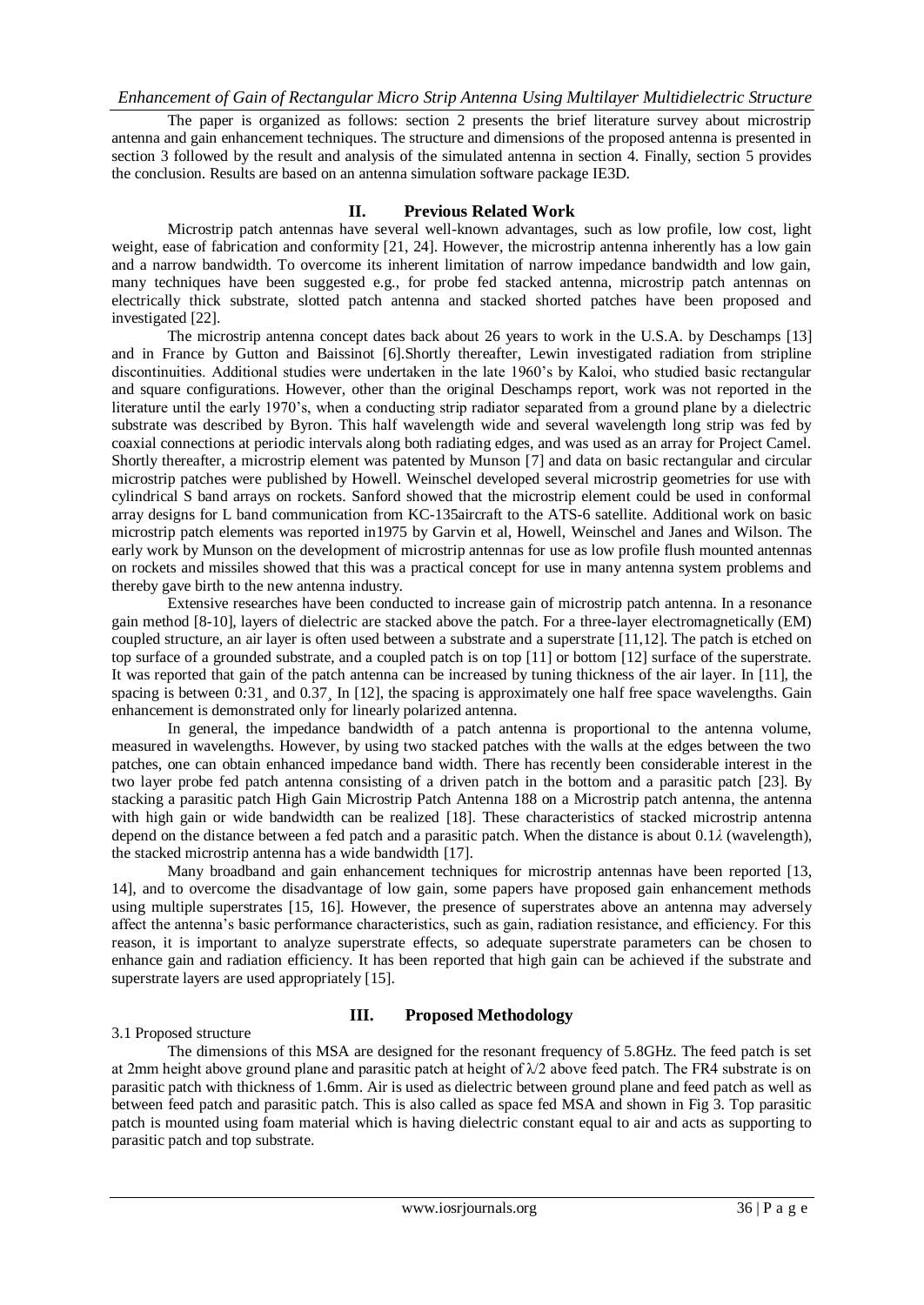# *Enhancement of Gain of Rectangular Micro Strip Antenna Using Multilayer Multidielectric Structure*

# 3.2 Choice of Substrate

Choosing a substrate is as crucial as the design itself. The substrate itself is part of the antenna and contributes significantly to its radiative properties. Many different factors are considered in choosing a substrate such as dielectric constant, thickness, stiffness as well as loss tangent. The dielectric constant should be as low as possible to encourage fringing and hence radiation. A thicker substrate should also be chosen since it increases the impedance bandwidth. However, using a thick substrate would incur a loss in accuracy since most microstrip antenna models use a thin substrate approximation in the analysis. Substrates which are lossy at higher frequencies should not be used for obvious reasons. The choice of a stiff or soft board basically depends on the application at hand. In this paper FR4 is selected as the dielectric material having dielectric constant as 1.

### 3.3 Input Impedance Matching

Impedance matching is critical in microstrip antennas since the bandwidth of the antenna depends upon it. Besides this, a poor match results in lower efficiency also. Line fed rectangular patches may be fed from the radiating or the non-radiating edge. To find an impedance match along the non-radiating edge we may use the Transmission Line Model. The input impedance along the non-radiating edge is lowest at the centre since two equally high impedances at the two ends are transformed into a low value at the centre and connected in parallel. Matching along the edge is also symmetrical about the mid-point of the length.



Fig.3 Space Fed MSA

Coaxial probe feed technique is used for its ease of feed. Top substrate is FR4 material acts as protective cover to parasitic patch. Air acts as low dielectric material which helps to increase directivity. Parasitic patch is kept at  $\lambda/2$  height from the feed patch. The patch dimensions are designed using basic patch antenna design [19].

# **Patch width:**

$$
W=\frac{c}{2f_0\sqrt{(\varepsilon_r+1)/2}}
$$

**Patch length:** 

$$
L=\frac{c}{2f_0\sqrt{\varepsilon_{reff}}}
$$

Where **ε<sup>r</sup>** is dielectric constant and **εreff effective** dielectric constant of material. The MSA structure is called multidielectric because more than one dielectric material is used here. Complete specifications are given in Table 1.

|  | Table 1: Parameters of multidielectric microstrip patch antenna $(f_0 = 5.8 \text{GHz})$ |  |  |  |
|--|------------------------------------------------------------------------------------------|--|--|--|
|  |                                                                                          |  |  |  |

| S.No.          | Layer Geometry  | Dimensions                                  |  |  |
|----------------|-----------------|---------------------------------------------|--|--|
|                | Top substrate   | $\varepsilon_{r3} = 4.4$ , $h_3 = 2$        |  |  |
| $\overline{2}$ | parasitic patch | $W_P = 22$ mm, $L_P = 16$ mm                |  |  |
| 3              | Air gap 2       | $\varepsilon_{r2} = 1$ h <sub>2</sub> =26mm |  |  |
| $\overline{4}$ | Feed patch      | $W_F = 24$ mm $L_F = 22$ mm                 |  |  |
| .5             | Air gap 1       | $\varepsilon_{r1} = 1$ h <sub>1</sub> =2mm  |  |  |
| 6              | Ground plane    | Aluminum                                    |  |  |
| 7              | Feed            | $50\Omega$ , SMA probe                      |  |  |
|                |                 | $X_f=2.8$ mm $Y_f=0$ mm                     |  |  |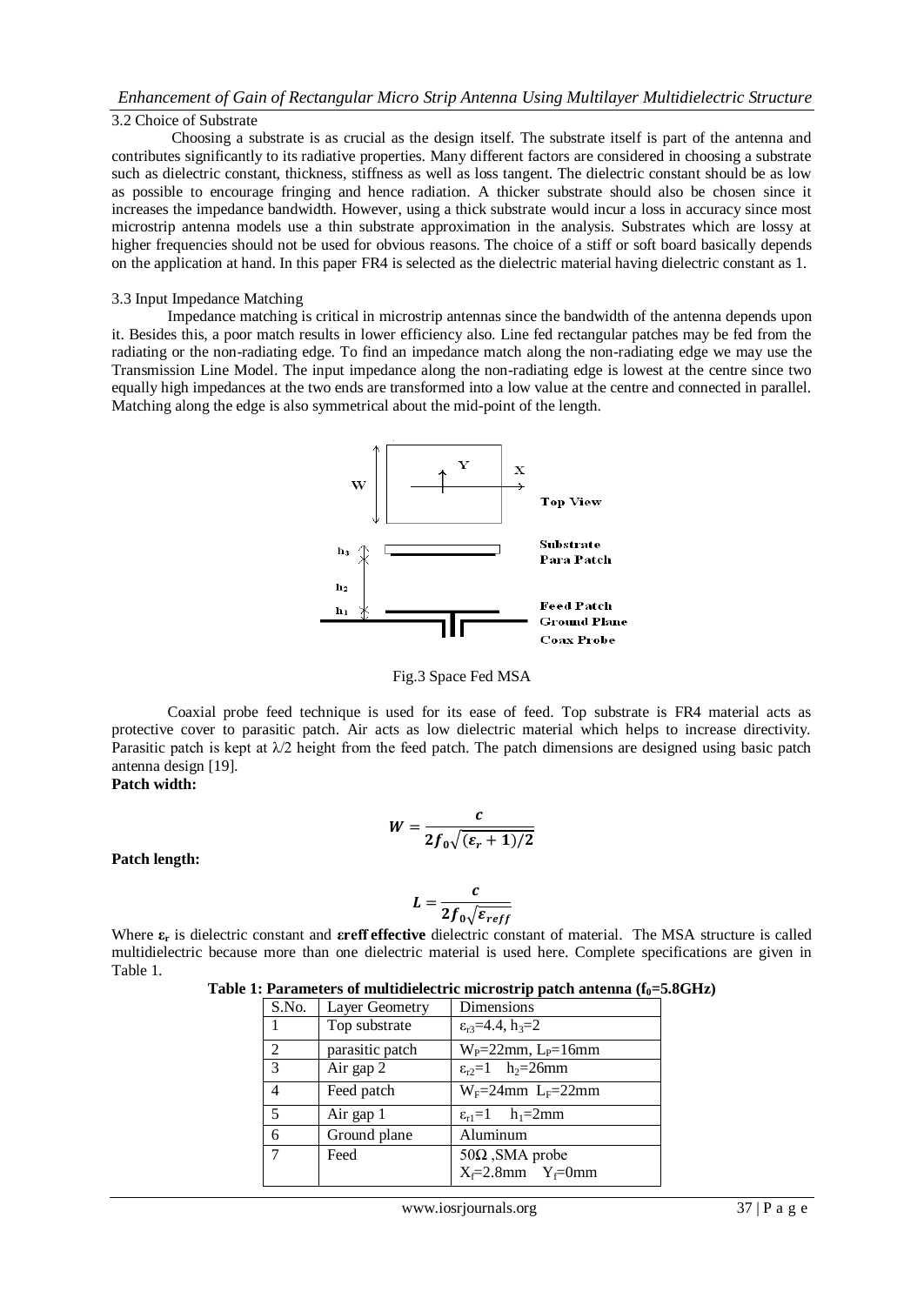### **IV. Analysis and Results**

The result of designed and fabricated rectangular microstrip antenna is analyzed as described below. Simulation is done using IE3D simulation software package [20]. The photograph of fabricated microstrip antenna along with test set up on vector network analyzer is shown in fig 4.

The gain and directivity is the function of patch width and dielectric constant [19]. For normal patch antenna with single substrate, the directive gain is 6-8 dB. For given dimensions, the MSA structure is simulated using IE3D simulation software for the frequency range of 5GHz to 6.5GHz and field gain is plotted and shown in fig. 5. The probe is fed at  $X_f = 3.8$ mm and  $Y_f = 0$ . It is observed that this patch antenna has gain of 13.4 dBi which is higher than normal patch antenna. This patch antenna resonates at 5.8GHz which is in ISM band. Air gap between ground and feed patch helps to increase gain.

The table 2 shows the comparative results for return loss, impedance. VSWR and directivity, efficiency and it is seen that the results of simulated antenna structure and fabricated structure are almost similar. Directive gain of conventional patch antenna is around 6 to 8db and field gain of our designed antenna is 13.4 dbi and for fabricated antenna field gain is 13.0 dbi. That means, the gain is higher than that of conventional rectangular patch antenna .As shown in fig 7, the return loss of simulated antenna is -24 db whereas that of fabricated antenna is -22db as shown in fig 6. The impedance at resonance for both simulated and fabricated antenna is found same i.e. 50 ohms. VSWR of designed and fabricated antenna is almost similar and is equal to 1 as shown in fig 8 and 9. The radiation pattern of designed is shown in fig 11 which shows that it has narrow beam width. As shown in fig 10, the antenna efficiency of the designed antenna is 88% and radiation efficiency is stable between 85 to 91%, whereas the antenna efficiency of fabricated antenna is found to be 86%.The bandwidth of designed antenna is 220 MHZ and that of fabricated antenna is 210 MHZ.



**Fig.4-**Photograph of fabricated microstrip antenna. **Fig 5-** Gain of designed microstrip antenna.









**Fig 6-** Return loss of fabricated microstrip antenna **Fig 7-** Return loss of designed microstrip antenna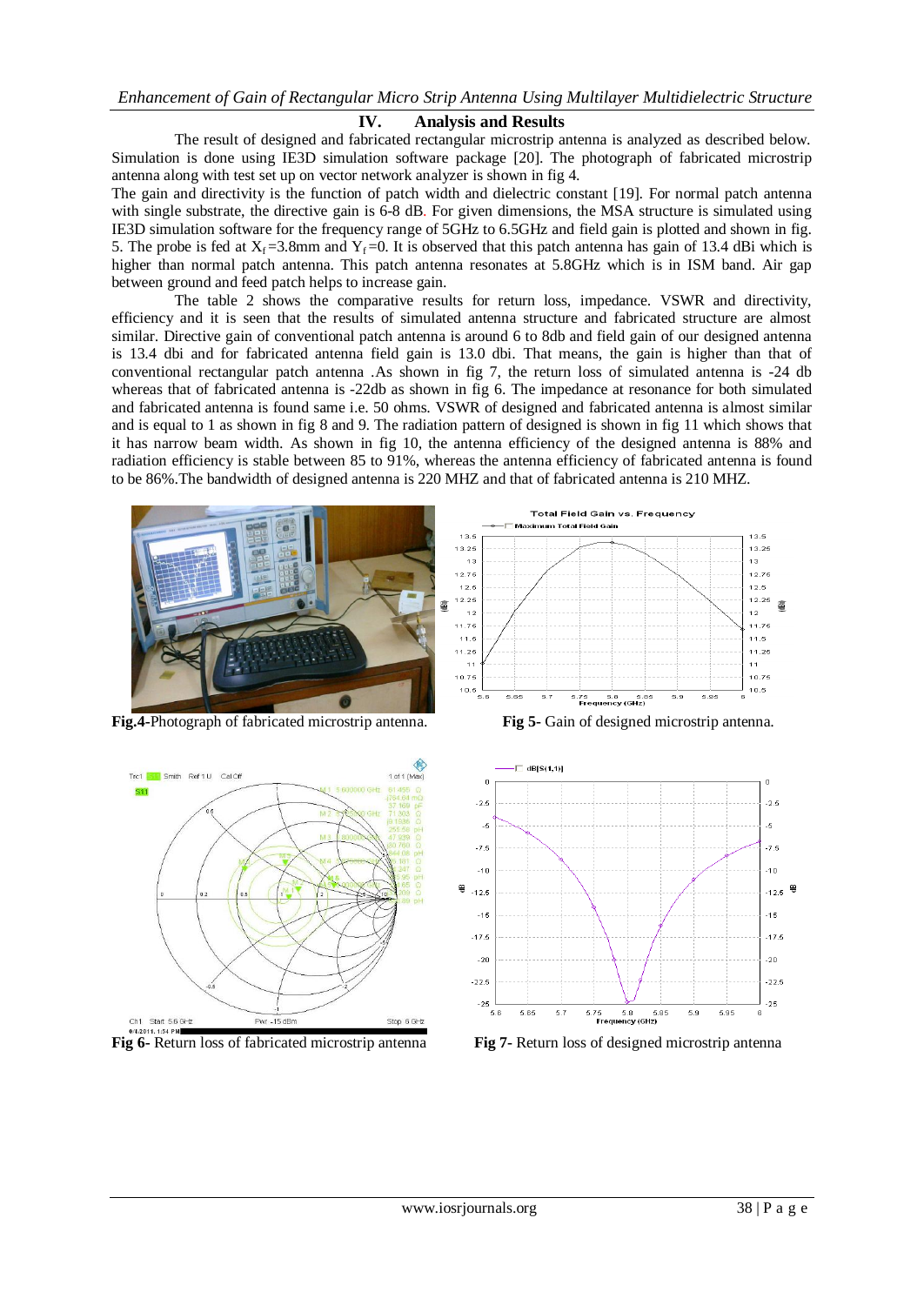## *Enhancement of Gain of Rectangular Micro Strip Antenna Using Multilayer Multidielectric Structure*







**Fig 10-**Efficiency of designed microstrip antenna**. Fig 11-** Radiation pattern of designed microstrip anten**na**

| Table 2- Comparison of Simulated and Pabricated antenna Results |                    |          |                           |  |  |  |  |
|-----------------------------------------------------------------|--------------------|----------|---------------------------|--|--|--|--|
| S.No.                                                           | Parameters         | Designed | <b>Fabricated Antenna</b> |  |  |  |  |
|                                                                 |                    | Antenna  |                           |  |  |  |  |
|                                                                 | VSWR               | 1.05     | 1.0                       |  |  |  |  |
| ↑                                                               | Gain               | 13.4 dbi | 13.0 dbi                  |  |  |  |  |
| 3                                                               | Antenna efficiency | 88%      | 86%                       |  |  |  |  |
|                                                                 | <b>Return Loss</b> | $-24$ db | $-22$ db                  |  |  |  |  |
| 5                                                               | Impedance          | $50$ ohm | $50$ ohm                  |  |  |  |  |
| 6                                                               | Bandwidth          | 220MHz   | 210 MHz                   |  |  |  |  |

**Table 2- Comparison of Simulated and Fabricated antenna Results**

#### **V. Conclusion**

Gain and Directivity can be increased by using multilayer dielectric covered layer structure and increasing patch dimensions however bandwidth and gain can be increased by using parasitic patch and air gap between ground plane and feed patch. This work leads to the conclusion that high directive broadband antenna with high gain are designed using multilayer multidielectric antenna. It is observed that the gain of designed antenna is 13.4 dbi and bandwidth is 220 MHz which is higher than conventional rectangular patch antenna. Other antenna parameters like VSWR, efficiency, return loss, impedance are measured for designed and fabricated antenna and observed that results are comparatively almost same. Further gain and directivity can be increased by using more dielectric substrate and proper air gap spacing. Such high directive antennas are useful in fixed wireless local area network (WLAN).

#### **References**

- [1] W.L. Stutzman and G.A. Thiele, Antenna Theory and Design, 2nd ed. New York: Wiley, 1998.
- [2] Thomas A. Milligan. 2nd Ed. Modern antenna design. pp. 318-354.
- [3] A.K Bhattacharjee, S.R Bhadra, D.R. Pooddar and S.K. Chowdhury. 1989. Equivalence of impedance and radiation properties of square and circular microstrip patches antennas. IEE Proc. 136 (Pt, H, no. 4): 338-342.
- [4] C.A. Balanis, Antenna Theory, 2nd ed. New York: John Wiley & Sons, Inc., 1997.
- [5] Kaymaram and L. Shafai, "Enhancement of microstrip antenna directivity using double-superstrate configurations", Electrical and Computer Engineering, Canadian Journal of vol. 32, issue 2, spring 2007, pages: 77-82
- [6] H. Gutton and G. Baissinot, "*Flat aerial for ultra high frequencies*", French patent No. 703113, 1955.
- [7] R. E. Munson, "*Single slot cavity antennas assembly*", U.S. patent No. 3713 162, January 23, 1973.